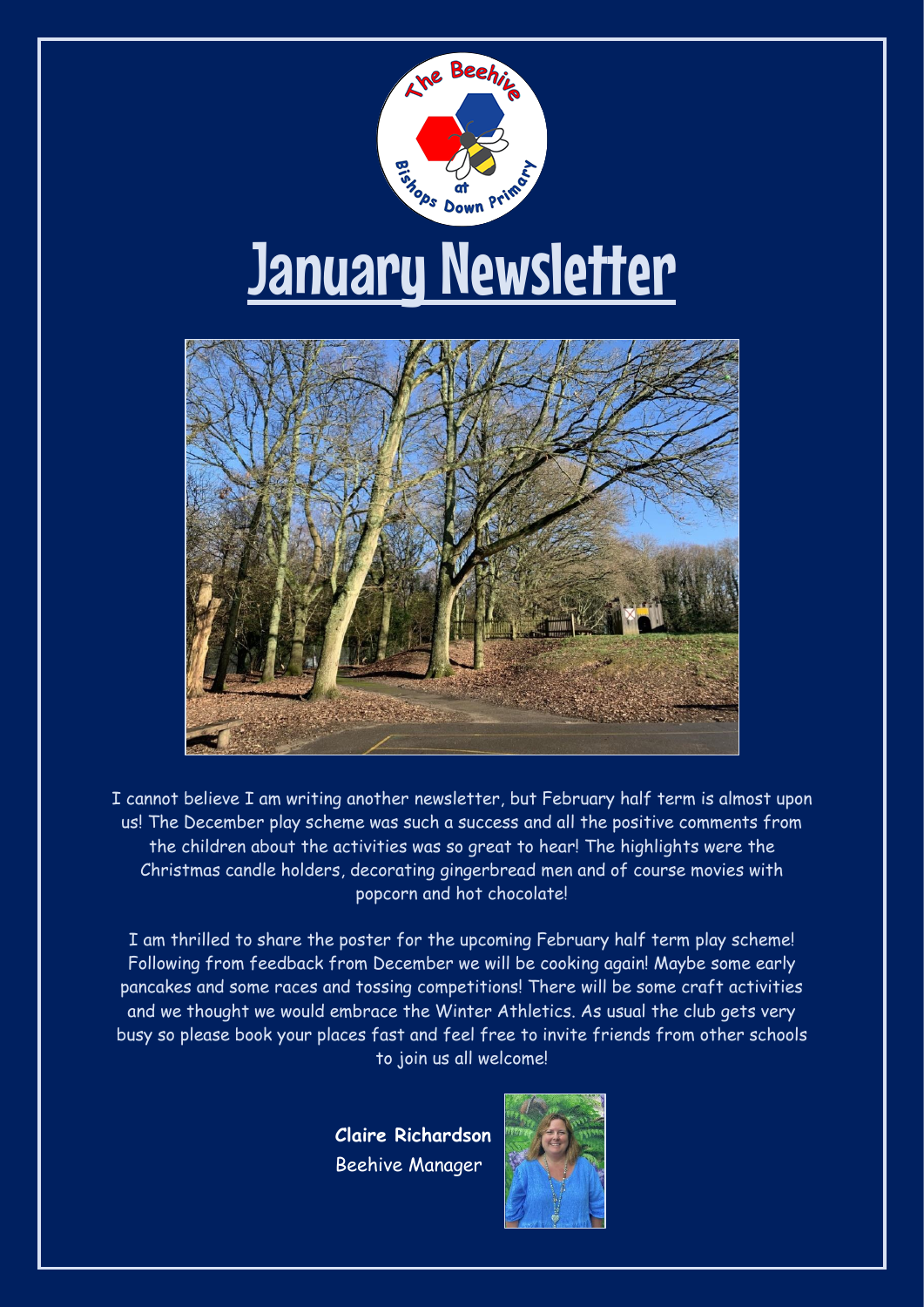## The Beehive Prices

| <b>Breakfast Club</b>                                                          | £5             |
|--------------------------------------------------------------------------------|----------------|
| <b>After School Club</b>                                                       |                |
| <b>Full session with light tea</b>                                             | £14            |
| 2 hours with light tea                                                         | £10            |
| 2 hours                                                                        | £8             |
| 1 hour                                                                         | f <sup>4</sup> |
| <b>Holiday Club</b><br>(Bring a healthy pack lunch, snacks and a water bottle) |                |
| Full day $(8am - 6pm)$                                                         | £40            |
| Half day $(8am - 1pm)$<br>$(1pm - 6pm)$                                        | £20            |
| $8am - 5pm$                                                                    | £36            |
| $8am - 4pm$                                                                    | £32            |
| $8am - 3pm$                                                                    | £28            |
| $8am - 2pm$                                                                    | £24            |



## **THE BEEHIVE HALF TERM HOLIDAY CLUB** Monday 14th - Friday 18th February







| <b>Activities!</b> |
|--------------------|
|--------------------|

| <b>Valentines Crafts</b> |
|--------------------------|
| <b>Winter Olympics</b>   |
| <b>Outside Fun</b>       |
| <b>Baking</b>            |
| <b>Party Games</b>       |
|                          |

**Book now on School Gateway** or email: beehive@bishops-down.kent.sch.uk

| Prices                                                        |     |
|---------------------------------------------------------------|-----|
| <b>Price includes all activities</b>                          |     |
| <b>Full Day</b>                                               | £40 |
| Half day                                                      |     |
| AM: 8am - 1pm                                                 |     |
| $PM: 1pm - 6pm$                                               | £20 |
| <b>More options available</b><br>on the School Gateway<br>App |     |